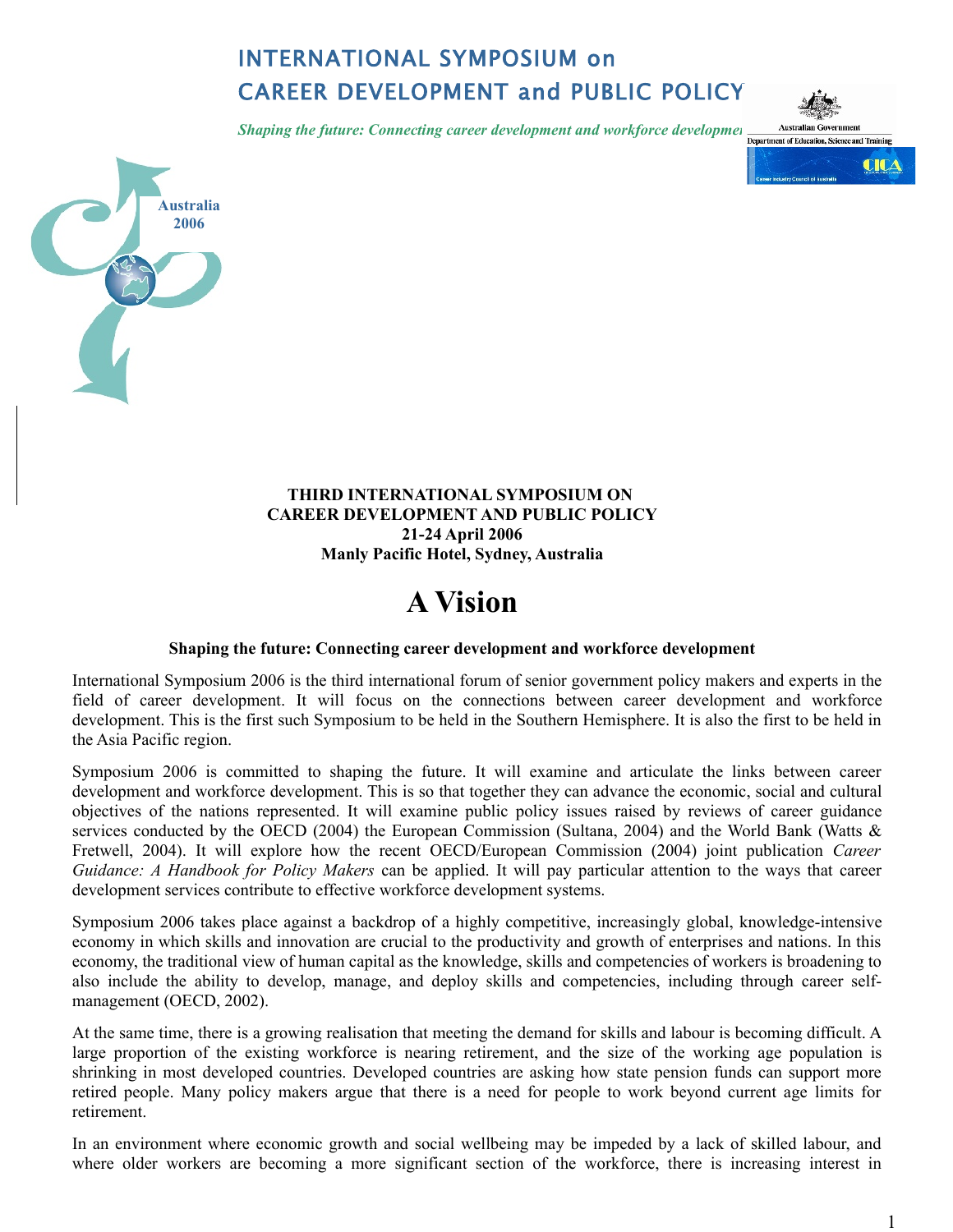workforce development. Governments worldwide are examining ways of producing skilled, flexible workforces that facilitate economic competitiveness and high standards of living. Enterprises, regions, and countries are creating integrated workforce development strategies, across a number of policy areas.

All good workforce development strategies are built upon accurate, comprehensive data and information. Enterprises need good information to build strong and profitable businesses. Governments need good information on economic and labour market trends to effectively target industry, employment, immigration and skills development strategies (Government of South Australia, 2005). Similarly, individuals need quality career information to make informed decisions about the skills they should acquire to pursue the jobs and lifestyles that they choose.

The scale of the current difficulties in meeting skill and labour requirements is large. Both governments and employers are trying to develop, attract, utilise and retain skilled, innovative and self-directed workers. This has led to an examination of the impact of a broad range of policies: education and training; social welfare; industry; human resource management; industrial relations; retirement; superannuation; immigration; and labour mobility.

As more comprehensive workforce development strategies are created, career development services need to be seen as an essential part of the policies and programs that they include. Career development can increase the efficiency of investments in the education and training of young people. It can also support higher workforce participation rates and the up-skilling of the existing workforce (OECD, 2004).

Career development services assist individuals to gain the knowledge, skills, attitudes and behaviours to manage their life, learning and work in self-directed ways (Canadian Career Development Foundation, 2002) and to make meaningful life choices. They often provide information on occupations and education and training options as individuals choose their work and learning pathways. They assist individuals to gain self-awareness and the decisionmaking and transition skills needed to fully participate in learning and work. They encourage and, importantly, motivate people to establish and achieve learning and work goals.

Career development should therefore be a key element of workforce development policies, as well as a key element of lifelong learning policies. It has a role to play in active employment policies, in social equity policies, and in social inclusion policies (OECD, 2003; 2004). It is both a private good and a public good (Watts, 1999).

## **Symposium 2006**

Symposium 2006 will examine a number of issues:

- **Human capital**: What is human capital and what is the role of each stakeholder in its development? Where do career management skills fit in? What strategies are required at local, regional and national levels for governments and social partners to have career development as an integral part of workforce development policies and programmes? What are the respective and complementary roles of career practitioners, employers, and policy developers in the provision and accessibility of such services? How can enterprise and sector workforce needs be reconciled with individuals' career needs and goals? What are the specific ways forward to begin to implement this policy direction?
- **Labour supply**: How can career guidance help to increase labour force participation rates? How can career development services and policies increase effective use of the skills and talents of groups such as: those who have disengaged from learning and work; people with a disability; women returning to the workforce; refugees and recent migrants; and sole parents? How can career development services help to address skill shortages?
- **Employability skills**: How effectively do career development services help to develop employability and career self-management skills in young people (the workforce of the future)? What policy, program, organisational and delivery barriers exist to them playing a more effective role? How in practice do the challenges of developing and enhancing employability skills in adults differ from those that apply to young people? What should the priorities be in targeting adults for employability skills programmes?
- **Career development services for workforce development**: Does the way in which public employment services are organised assist workforce development as effectively as it could? What is the role, and what should be the role, of career development services in modern public employment services? What should the role of private employment services be? What policy safeguards should be put in place for the expansion of this sector? How should career development services be funded, given that they contribute to both private, organisational and public policy goals?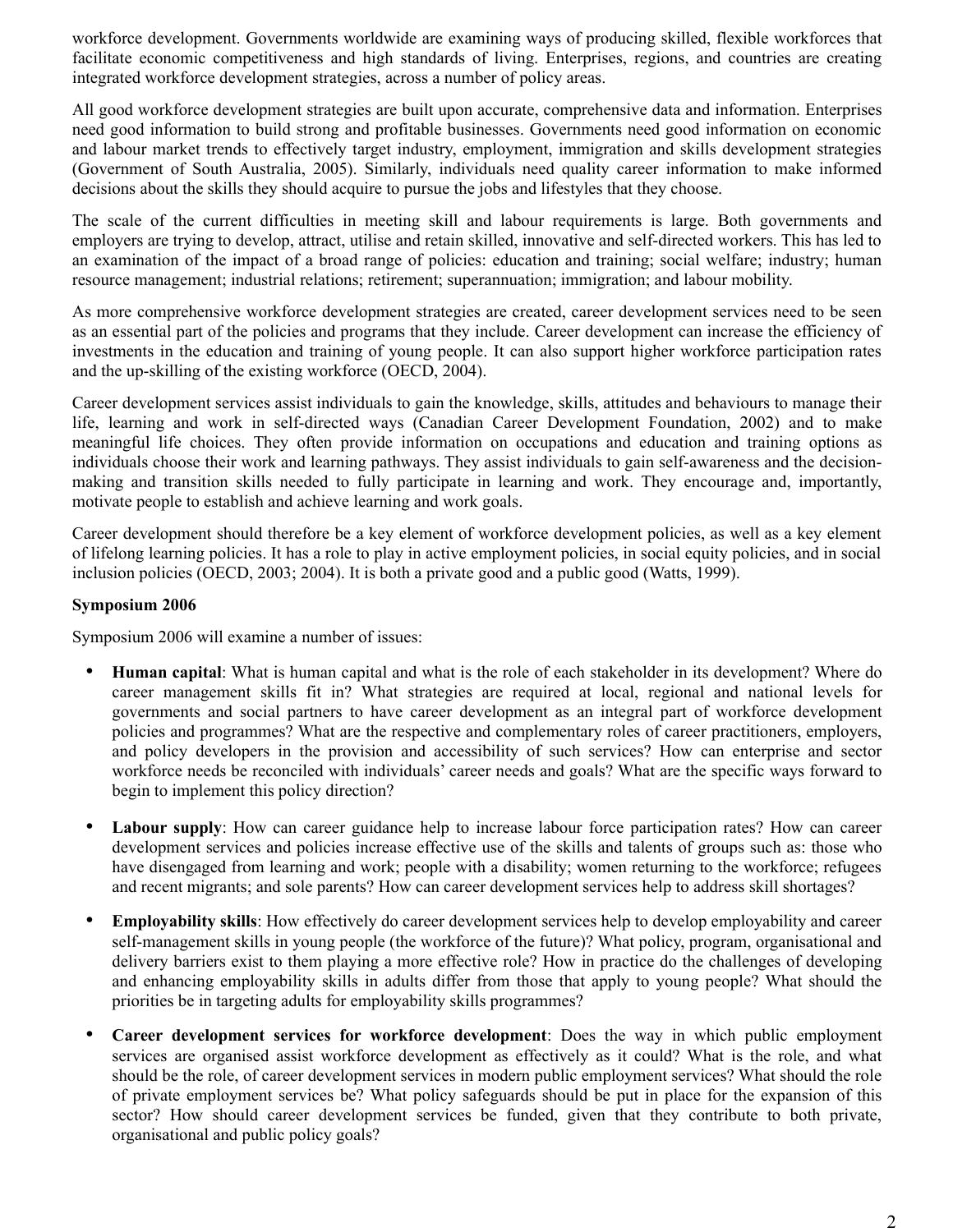- **Older workers**: How effectively do career development services assist in retaining the skills of older workers, and in providing more flexible pathways into retirement? How can career development services assist in the achievement of the goals of active aging policies?
- **The information base for public policy making**: What do we now know? What else is needed from the stakeholder perspectives? How do we get there? To what extent are we learning to base our service models on evidence from research? Is this how we begin to move from a supply-based to a demand-based delivery system?